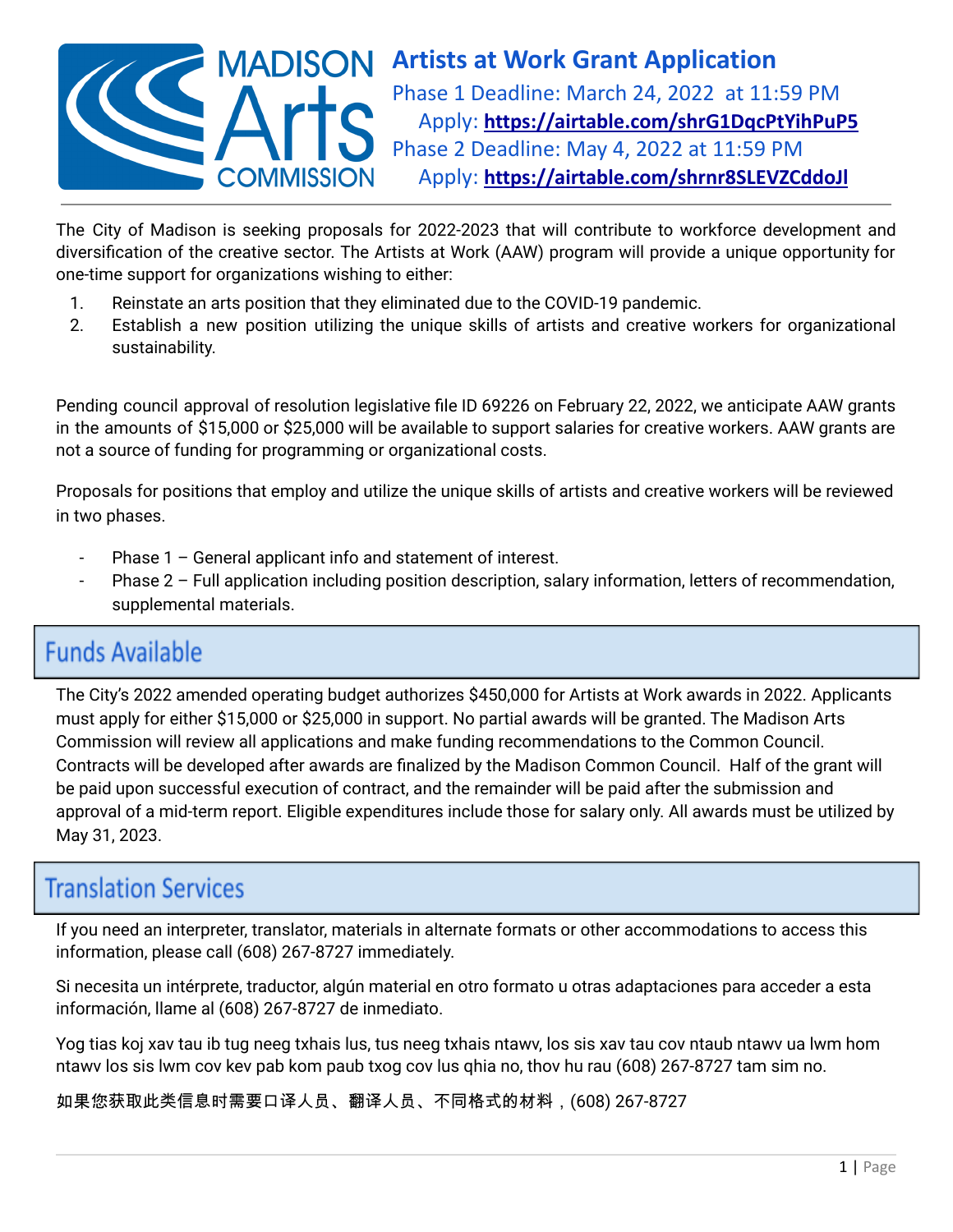

**MADISON** Artists at Work Grant Application Phase 1 Deadline: March 24, 2022 at 11:59 PM Apply: **<https://airtable.com/shrG1DqcPtYihPuP5>** Phase 2 Deadline: May 4, 2022 at 11:59 PM Apply: **https://airtable.com/shrnr8SLEVZCddoJl**

# **Scoring Criteria**

Applications will be scored based on the following criteria:

- 1. **ARTISTIC & EDUCATIONAL MERIT** potential of the proposal to advance the quality of arts in the community. **15 Points**
	- a. Artistic quality as demonstrated by the submitted work samples and letters of support.
	- b. Proposal advances or expands the artistic capacity of the organization.
	- c. Innovative.
- 2. **FEASIBILITY** evidence of careful financial planning and organizational capacity. **15 Points**
	- a. Budget is accurate, meets all stated requirements, and the proposed salary is reasonable.
	- b. Applicant demonstrates the organizational capacity to support additional staff and accomplish position goals.
	- c. Proposal has a clear recruitment strategy.
	- d. Proposal has clearly defined outcomes and provides a means to measure and evaluate those outcomes.
	- e. Proposal has a plan for sustaining employment after the grant period.
- 3. **IMPORTANCE** value to the target audience, the City, and its residents; value to the organization; value to the creative worker. **10 Points**
	- a. Value is demonstrated through a combination of:
		- i. Letters of support.
		- ii. Other evidence that the project fills an identified community need.
		- iii. Evidence that the proposal increases the diversity of Madison's creative workforce.
	- b. MAC grant funds will have a significant and effective impact on the organization and the creative worker.
- 4. **ACCESS** potential of this position to increase arts access in the community. **10 Points**
	- a. Demonstrates potential of the proposal to advance the availability of arts in the community.
	- b. Applicant includes evidence of planning for Diversity, Equity, & Inclusion.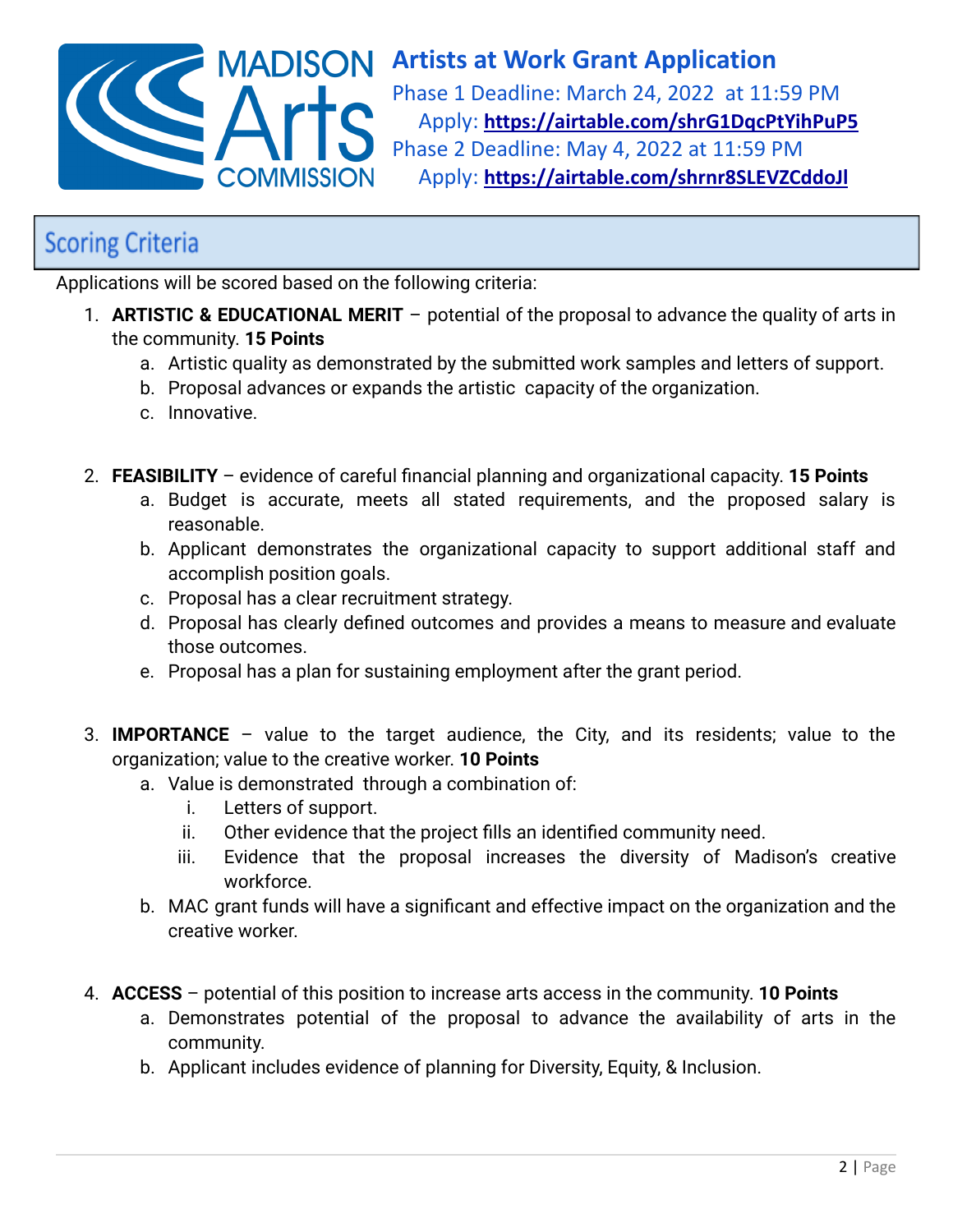

**Artists at Work Grant Application** Phase 1 Deadline: March 24, 2022 at 11:59 PM Apply: **<https://airtable.com/shrG1DqcPtYihPuP5>** Phase 2 Deadline: May 4, 2022 at 11:59 PM Apply: **https://airtable.com/shrnr8SLEVZCddoJl**

# Eligibility

- 1. Only Madison organizations who are registered 501(c)3 entities or federally recognized Indian tribal governments are eligible to apply.
- 2. The position must serve residents in the City of Madison.
- 3. Proposal must indicate hiring of a creative worker. Development, fundraising, and lobbying positions are not eligible according to federal regulations.
- 4. Only one proposal per organization will be considered.
- 5. Eligible expenditures include those for staffing and stipends only.

# **Strong Proposals Will...**

- 1. Demonstrate how employing an artist or creative worker will have a beneficial impact to the arts worker, organization, and the community.
- 2. Show an innovative approach to arts employment.
- 3. Evidence thoughtful planning, and budgeting.
- 4. Establish organizational capacity to manage additional staff.
- 5. Provide a living wage and benefits for an artist or creative worker. If hiring an independent contractor, wage will be sufficient to cover taxes, insurance, and health benefits.
- 6. Explain why the position was cut previously or why this new position is now necessary and why the organization believes that they will now be able to sustain that position within their organization.
- 7. Show that the position can be filled within 5-months.
- 8. Commit to providing one year of employment, even if it exceeds the grant period. AAW funds must be used by May 31, 2023.
- 9. Demonstrate an intention to create a sustainable position.
- 10. Establish the potential for AAW funding to reach underserved populations and increase diversity, equity, and inclusion in arts sector employment.

### **Definition of a Creative Worker**

A creative worker is anyone who earns income from creative, cultural, or artistic-based pursuits, whether they earn that income independently (as an independent contractor, solo entrepreneur, or gig worker, for example) or via an employer. Creative workers use the unique human quality of individual expression to produce ideas, content, goods and services. Source: creativeworkers.net